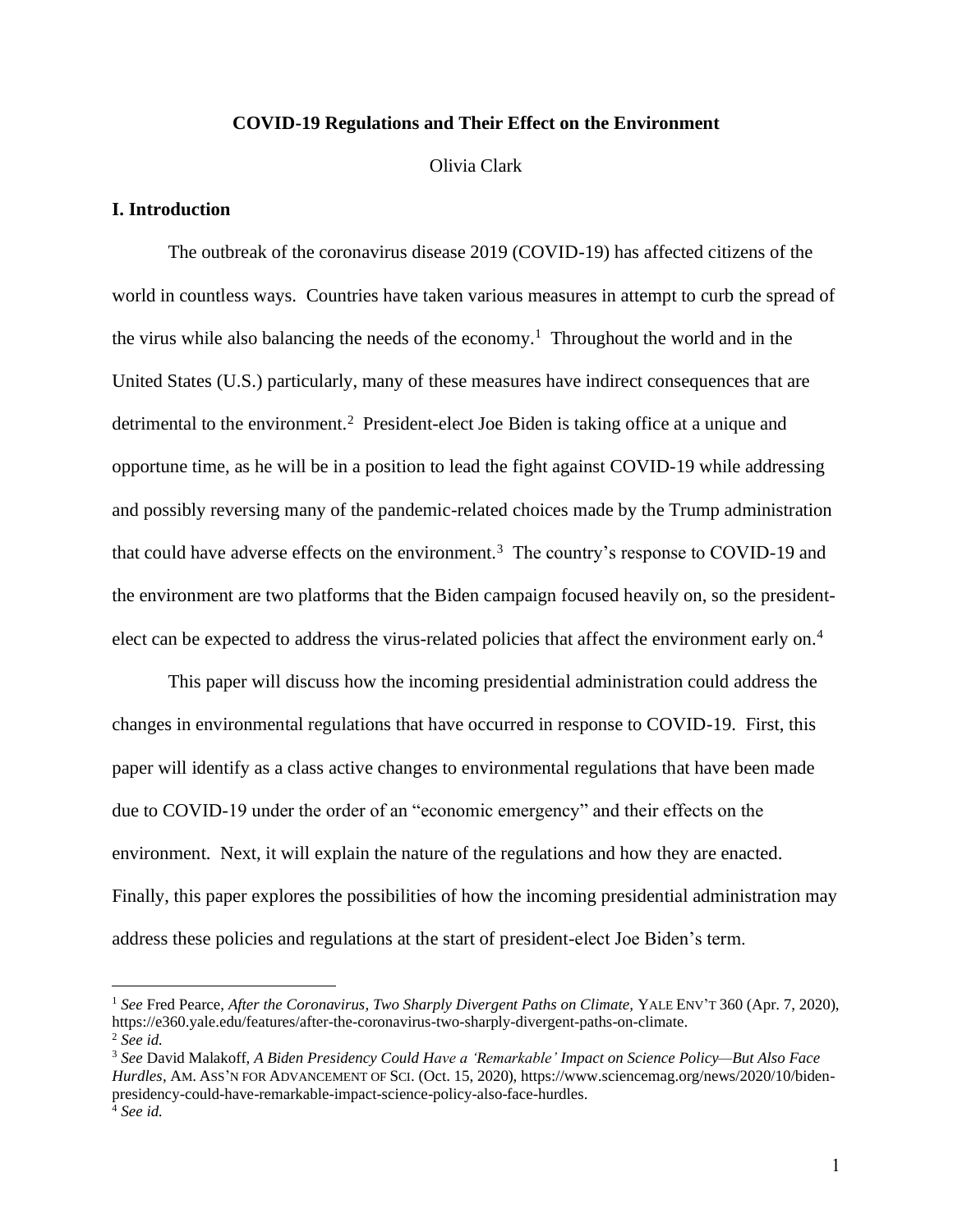# **II. The Policies**

On March 13, 2020, President Trump declared that the US was in a state of national emergency due to the COVID-19 outbreak.<sup>5</sup> The state of emergency was said to have been declared to help tackle the virus and reinforce the economy. <sup>6</sup> After declaring a national emergency, a sitting president unlocks access to 123 emergency powers.<sup>7</sup> Citing an economic emergency, President Trump used these emergency powers to sign an executive order on June 4, 2020, suspending environmental reviews and public comment periods for highways, pipelines, oil and gas projects, and other big infrastructure efforts, among other things. <sup>8</sup> The order also allows for fast-tracking infrastructure projects.<sup>9</sup>

Among other concerns, the executive order disregards many of the requirements imposed by the Endangered Species Act  $(ESA)^{10}$  and the National Environmental Policy Act  $(NEPA)^{11}$ , regardless of the environmental impact this would create.<sup>12</sup> When they are followed, these acts require public input on projects that could have a significant impact on the environment, as well as a detailed examination as to how the environment may be affected if the project were to be approved.<sup>13</sup> The cited reason for not requiring these standards is to help boost the economy during the pandemic by avoiding delays in job-creating projects; however, some believe it was

<sup>5</sup> Proclamation No. 9994, 85 Fed. Reg. 15, 337 (Mar. 18, 2020).

<sup>6</sup> *Id.* 

<sup>7</sup> *A Guide to Emergency Powers and Their Use*, BRENNAN CTR. FOR JUST. (Apr. 24, 2020),

https://www.brennancenter.org/our-work/research-reports/guide-emergency-powers-and-their-use.

<sup>8</sup> Exec. Order No. 13927, 85 Fed. Reg. 111, 35, 165 (Jun. 4, 2020).

<sup>9</sup> *Id.* 

<sup>10</sup> Endangered Species Act of 1973, 16 U.S.C. § 1531 (2020).

<sup>11</sup> National Environmental Policy Act of 1969, 42 U.S.C. § 4331 (2020).

<sup>12</sup> *See* Juliet Eilperin & Jeff Stein, *Trump Signs Order to Waive Environmental Reviews For Key Projects,* THE WASH.POST (June 4, 2020), https://www.washingtonpost.com/climate-environment/2020/06/04/trump-sign-orderwaive-environmental-reviews-key-projects/. <sup>13</sup> *Id.*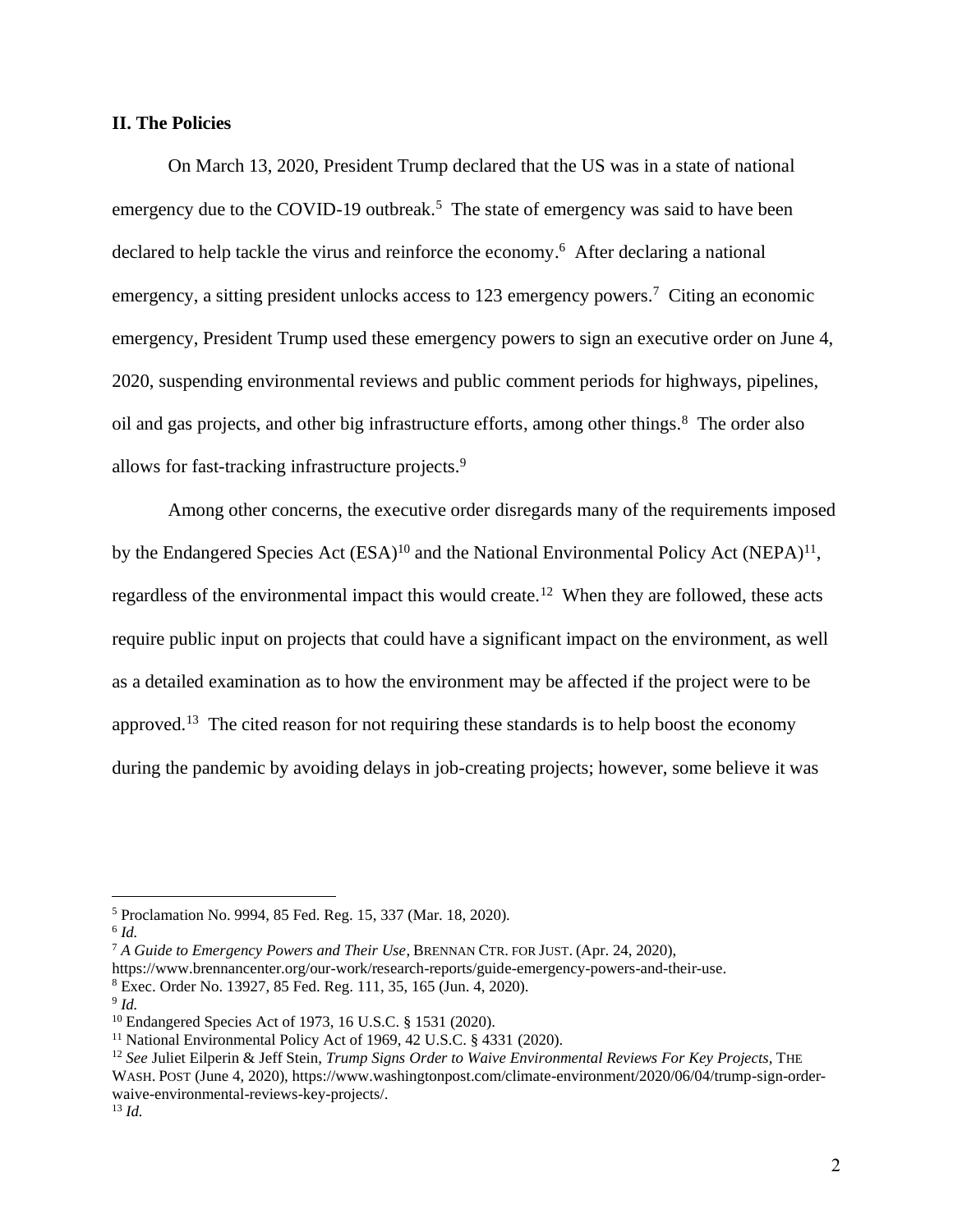done so that the projects are not slowed by environmental laws and oversight.<sup>14</sup> This viewpoint likely stems from the fact that President Trump had already attempted to limit the scope of these laws before the pandemic.<sup>15</sup>

Disregarding ESA and NEPA causes multiple issues, with one of the most obvious being that fast-tracking infrastructure projects essentially makes it easier for big polluters to slide past environmental review processes.<sup>16</sup> Instead of conducting an environmental analysis, allowing for public scrutiny, and having to consider all possible project options, they may proceed with projects as long as they provide a summary report of the expedited work within thirty days.<sup>17</sup>

An executive order made by the President on May 19, 2020, furthered the power of agencies regarding these rollbacks.<sup>18</sup> This order directs federal agency chiefs to review the regulations they have changed or paused during the pandemic crisis, such as those suspending environmental reviews, and determine which could promote economic recovery if made permanent.<sup>19</sup> In other words, big polluters now have a way to permanently continue avoiding environmental analysis periods and public input before starting projects, so long as they can make it appear that the avoidance is economically beneficial.

Big polluters, particularly oil and gas companies, are also benefitting from pandemicinduced federal decisions by taking advantage of several government programs, including the bond buyback program.<sup>20</sup> As of September, 2020, close to sixty percent of the energy debt

<sup>14</sup> Jeff Brady, *Trump Waives Environmental Reviews, Citing Pandemic Economic Emergency*, NAT'L PUB. RADIO (June 4, 2020), https://www.npr.org/2020/06/04/870098279/trump-waives-environmental-reviews-citing-pandemiceconomic-emergency.

<sup>15</sup> Eilperin, *supra* note 12.

<sup>16</sup> Brady, *supra* note 14.

 $17 \, Id.$ 

<sup>18</sup> Exec. Order No. 13924, 85 Fed. Reg. 75720 (Nov. 25, 2020).

<sup>19</sup> *See id.* at 75720.

<sup>20</sup> *See* Christina DeConcini & Jillian Neuberger, *Oil & Gas Win, Clean Energy Loses in U.S. Covid-19 Response,*  WORLD RES. INST. (June 10, 2020), https://www.wri.org/blog/2020/06/coronavirus-stimulus-packages-clean-energy.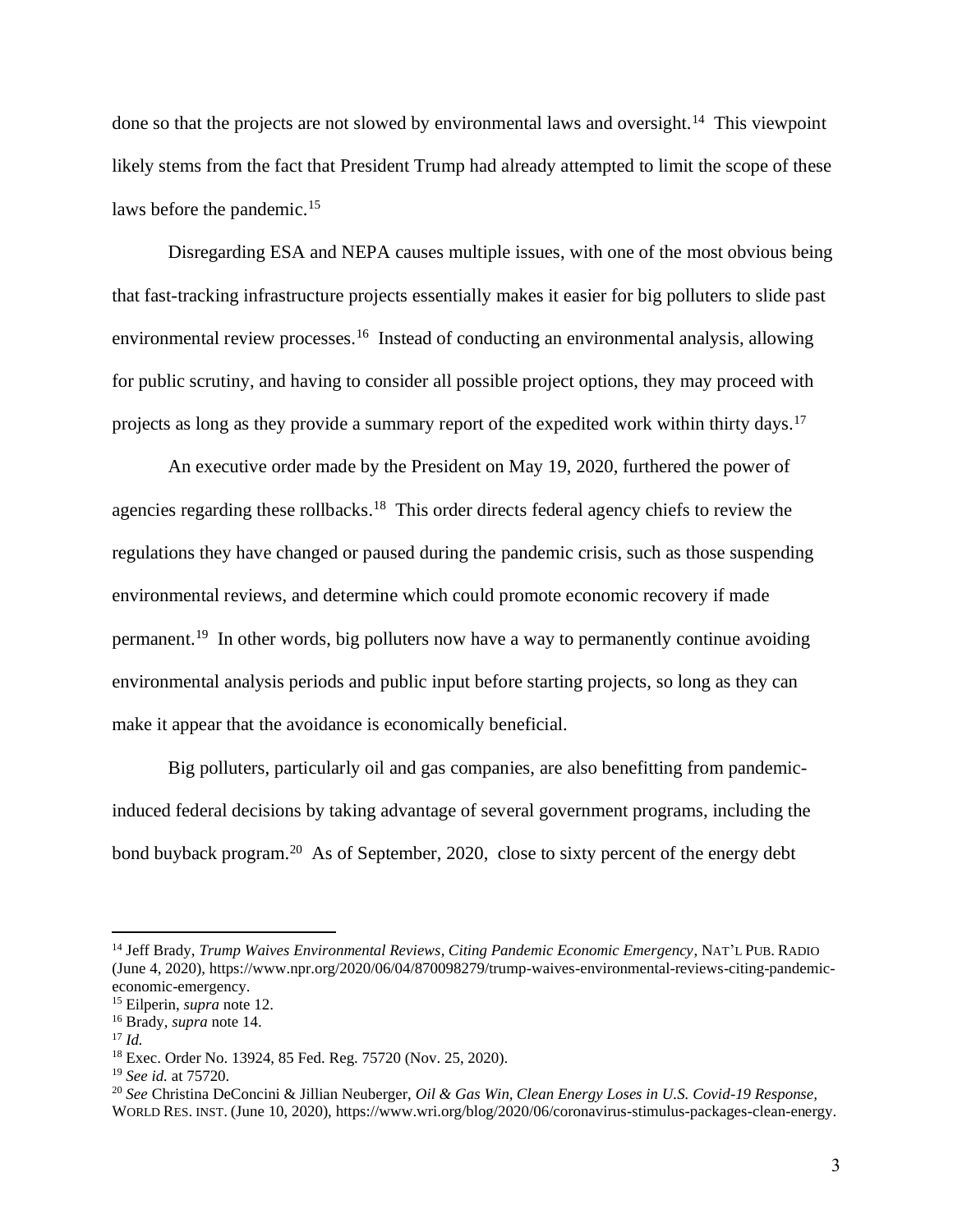issuance from the federal government had gone to just nineteen oil and gas companies, and fiftysix oil and gas companies had issued \$99.3 billion in debt since the start of the program.<sup>21</sup> This means that a significant portion of the program's money that was intended to bolster the economy during the pandemic has gone to help big oil companies.<sup>22</sup>

Through the Coronavirus Aid, Relief, and Economic Security (CARES)  $Act^{23}$ , which temporarily raises the interest deduction cap and allows net operating losses to be deducted against income taxes, over thirty-five oil companies have claimed more than \$1.9 billion in tax benefits.<sup>24</sup> Occidental Petroleum Corporation alone expects a bailout of approximately \$195 million.<sup>25</sup> Additionally, after lobbying and pushback from the industry, a modification in the Main Street Lending Program now gives small and mid-sized oil companies access to the \$600 billion loan program through the Federal Reserve.<sup>26</sup> Finally, the royalty payments required of some energy companies to pay for the production of oil and gas on public lands have been cut significantly, saving some major producers in the industry millions of dollars, in addition to the other tax benefits and loans they are receiving through pandemic programs.<sup>27</sup>

The combination of these various programs has benefitted big polluters in the industry significantly by discarding regulation requirements, forgiving their incredible debts, and creating more jobs in fossil fuels.<sup>28</sup> The structure of the programs and ease at which large oil companies

<sup>21</sup> Lukas Ross et al., *Big Oil's \$100 Billion Bender: How the U.S. Government Provided a Safety Net for the Flagging Fossil Fuel Industry,* FRIENDS OF THE EARTH (Sept. 30, 2020), https://prismic-

io.s3.amazonaws.com/bailout/1b1e1458-bbff-49bc-a636-f6cbd47a88af\_Big+Oils+Billion+Dollar+Bender.pdf <sup>22</sup> *See id.* 

<sup>23</sup> S. Res. 3548, 116th Cong. (2020) (enacted).

<sup>&</sup>lt;sup>24</sup> Jennifer Dlouhy, *'Stealth Bailout' Shovels Millions of Dollars to Oil Companies, BLOOMBERG (May 15, 2020),* https://www.bloomberg.com/news/articles/2020-05-15/-stealth-bailout-shovels-millions-of-dollars-to-oilcompanies?sref=vdNmoUVL.

 $^{25}$  *Id.* 

<sup>26</sup> Beth Gardiner, *Why COVID-19 Will End Up Harming The Environment,* NAT'L GEOGRAPHIC (June 18, 2020), https://www.nationalgeographic.com/science/2020/06/why-covid-19-will-end-up-harming-the-environment/#close. <sup>27</sup> Ben Lefebvre, *Trump Administration Cuts Royalty Payments For Oil Companies*, POLITICO (May 21, 2020), https://www.politico.com/news/2020/05/21/trump-administration-cuts-royalty-payments-for-oil-companies-273548. <sup>28</sup> DeConcini & Neuberger, *supra* note 20.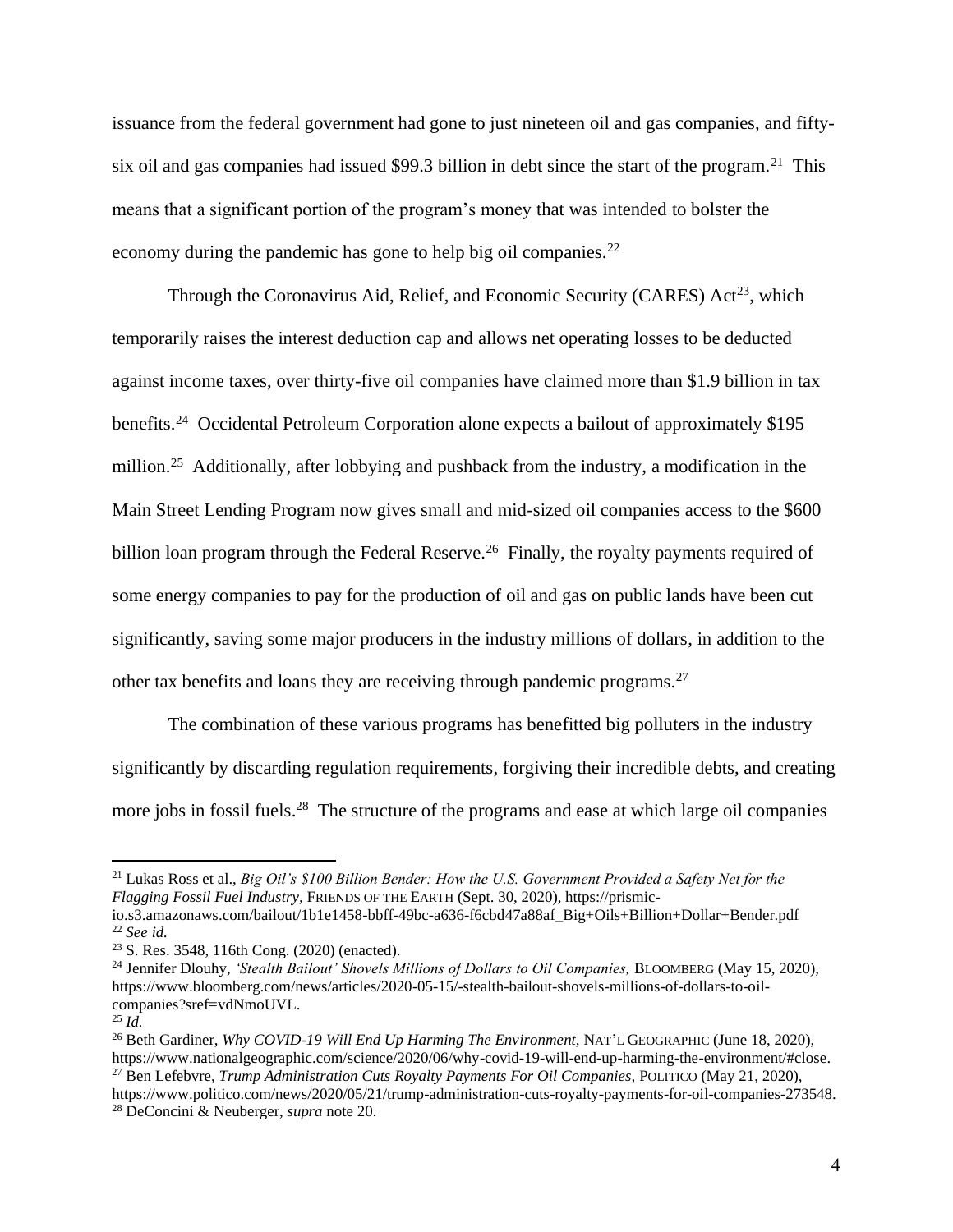have benefitted from them have allowed fossil fuel companies to carry on despite any previous vulnerabilities they may have experienced pre-pandemic, all while simultaneously taking available relief away from the clean energy sector.<sup>29</sup>

### **II. Nature of the Policies**

The first two COVID-induced policies discussed —suspending environmental reviews and directing agencies to determine what rollbacks to make permanent— were made by executive order. An executive order comes directly from the president and essentially has the power of any other federal law.<sup>30</sup> The president is given the authority to issue these written orders, so long as they are lawful, by Article II of the Constitution as well as by acts of Congress.<sup>31</sup>

Although permission by Congress is not required for a sitting president to make an executive order, Congress does have some power to limit this authority.<sup>32</sup> First, by using its lawmaking powers, Congress may pass contradictory legislation that can make it difficult or sometimes impossible for the order to actually be executed.<sup>33</sup> However, if Congress attempts to block an executive order by passing a bill to do so, the president has the power to veto that bill.<sup>34</sup> Congress would then have to block this veto in order to overturn the order.<sup>35</sup> Second, Congress may overrule an executive order if the president did not have the constitutional authority to make

<sup>30</sup> *Executive Orders 101: What Are They and How Do Presidents Use Them?*, NAT'L CONST. CTR. (Jan. 23, 2017), https://constitutioncenter.org/blog/executive-orders-101-what-are-they-and-how-do-presidents-use-them/ <sup>31</sup> *Heritage Explains Executive Orders*, THE HERITAGE FOUND., https://www.heritage.org/political-process/heritage-

<sup>33</sup> *What is an Executive Order?,* AM. B. ASS'N (Oct. 9, 2020),

<sup>29</sup> *Id.* 

explains/executive-orders

 $32$  *Id.* 

https://www.americanbar.org/groups/public\_education/publications/teaching-legal-docs/what-is-an-executive-order- /

<sup>34</sup> *How Laws Are Made and How to Research Them,* USAGOV, https://www.usa.gov/how-laws-are-

made#:~:text=Congress%20may%20try%20to%20overturn,declare%20an%20executive%20order%20unconstitutio nal.

<sup>35</sup> *Id.*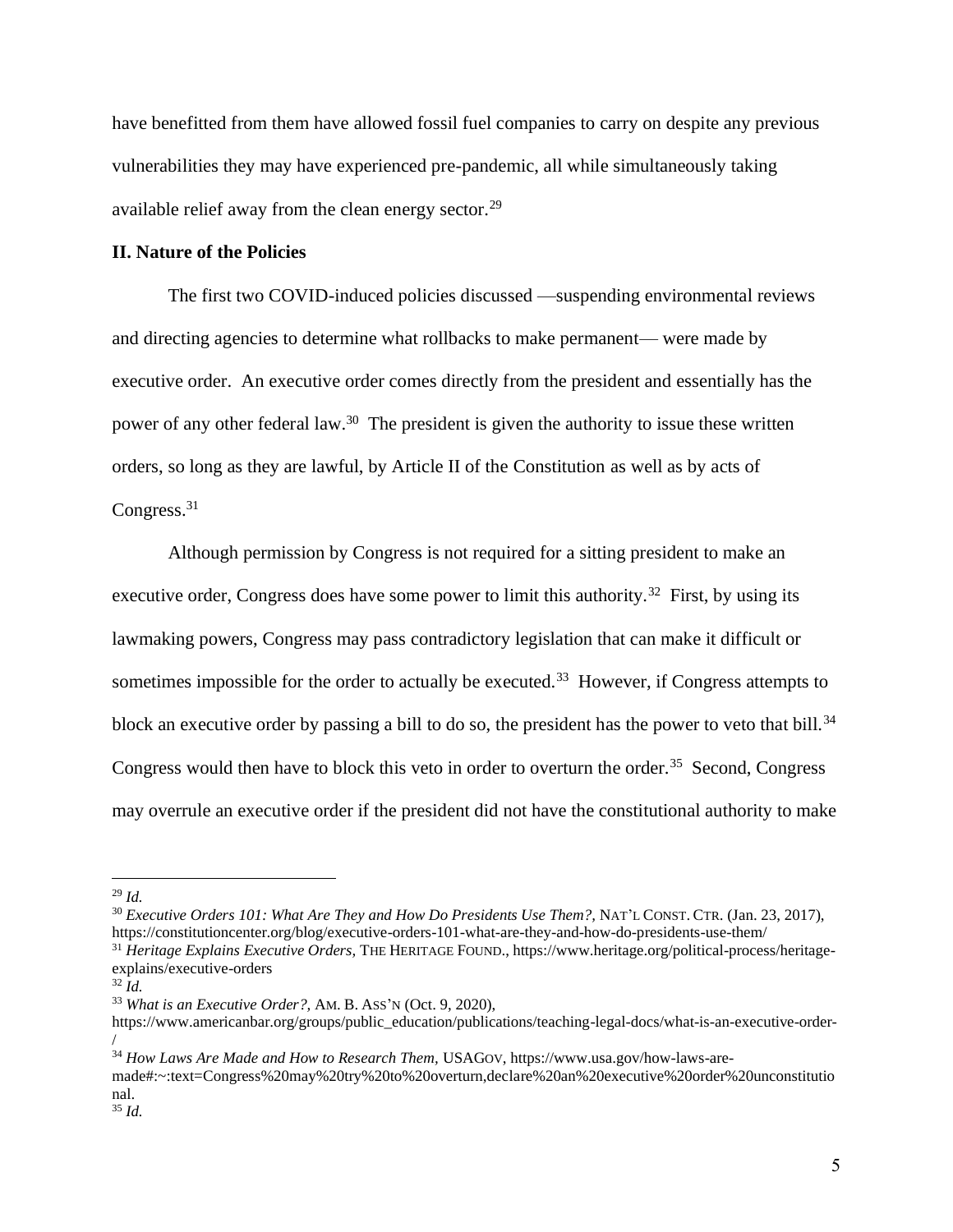it in the first place.<sup>36</sup> Finally, a sitting president also has power to limit or nullify executive orders by issuing an executive order for the sole purpose of overturning an existing one.<sup>37</sup>

The remaining COVID-19 policies that were discussed did not come from executive orders, but rather from federal programs. These federal programs, which are created under specific acts, are passed by Congress and then signed into law by the president.<sup>38</sup>

First, it is possible for these acts to be amended while still remaining good law.<sup>39</sup> This is done by Congress proposing and enacting bills that would either supersede or alter part or all of the earlier act that is currently considered to be law.<sup>40</sup> This can be done by adding new provisions, removing parts of the previous act, or a combination of both.<sup>41</sup>

It is also possible for acts that are at least partially temporary, such as the CARES Act, to simply expire.<sup>42</sup> If this is the case, the parts of the act that have expired, whether due to usage of funds, dates of expiration set in the act, or any other reason, can be renewed or changed via a new act.<sup>43</sup> Relief from acts may also simply expire or run out without being renewed or replaced.<sup>44</sup>

### **III. How a Biden Administration May Address the Policies**

There are many immediate steps that the Biden administration may take upon entering

office in January of 2021 to address the COVID-19 policies that are adversely affecting the

<sup>36</sup> AM. B. ASS'N, *supra* note 33*.* 

 $37$  *Id.* 

<sup>38</sup> *The CARES Act Works for All Americans,* U.S. DEP'T OF TREASURY, https://home.treasury.gov/policy-issues/cares <sup>39</sup> *Id.*

<sup>&</sup>lt;sup>40</sup> Richard Beth, CRS Report For Congress: How Bills Amend Statutes, FED'N OF AM. SCIENTISTS (Aug. 4, 2003), https://fas.org/sgp/crs/misc/RS20617.pdf

 $^{41}$ *Id.* 

<sup>42</sup> Michelle Fox, *Beware the Covid Cliff: Here Are the CARES Act Benefits Coming To an End This Year,*  CONSUMER NEWS AND BUS. CHANNEL (Dec. 4, 2020), https://www.cnbc.com/2020/12/04/here-are-the-cares-actbenefits-coming-to-an-end-this-year.html

<sup>43</sup> Kenn Judd & Karl Schmedders, *Why the U.S. Government Needs a New Corporate Bailout Structure— One That Doesn't Rely on Loans,* FORTUNE (Apr. 16, 2020), https://fortune.com/2020/04/16/coronavirus-economic-impactgovernment-bailout-business-loans-preferred-stock/ <sup>44</sup> *Id.*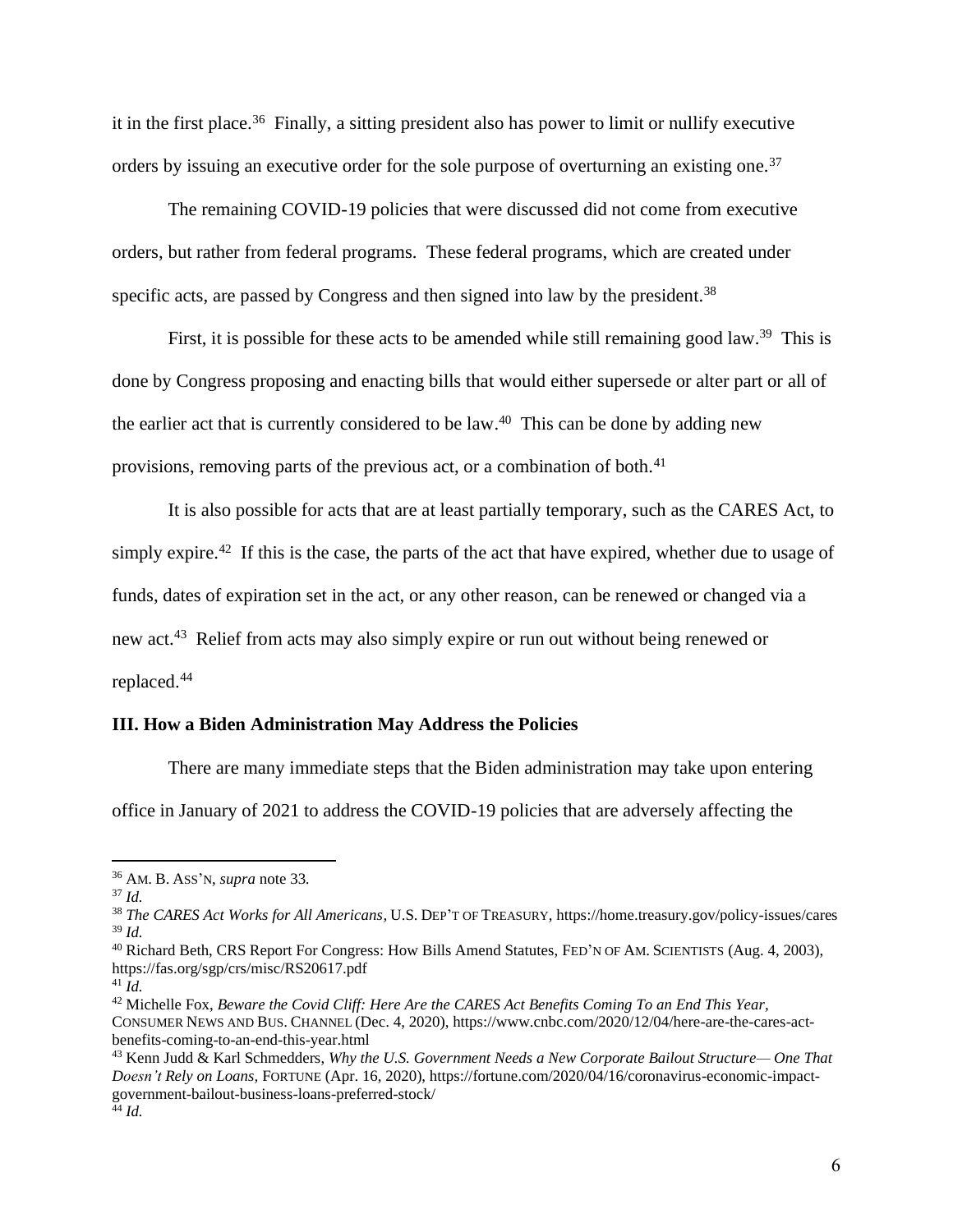environment. The most straightforward step that the administration could take would be to overrule the executive orders suspending environmental reviews for new projects and allowing agencies to make their new and potentially damaging tactics permanent. There are several routes that the administration could take to prevent the environmental hazards of the executive orders from persisting.<sup>45</sup> Once Biden becomes the sitting president, he will have the ability to edit or revoke these executive orders made by President Trump.<sup>46</sup> The other available options would be for Congress to change or nullify these executive orders by passing a new bill, or for Congress to argue that President Trump did not have the authority from Congress or the Constitution to make them, if applicable.<sup>47</sup>

If the Biden administration wishes to keep the remainder of the executive orders intact and simply address the aspects which are harmful for the environment, the president may choose for them to be amended rather than completely nullified. For this to be the case, Congress would have to pass a new bill that alters the executive orders to the effect that big polluters would not be able to avoid environmental reviews, certain industries would not be included in the waiving of reviews, or a bill similar in nature. However, success here could be very dependent on whether or not Democrats have control of the House of Representatives and the Senate, as control of the House and Senate can play a great role in passing Biden's agenda.<sup>48</sup> If the Democrats do not have control of both the House and the Senate, then Biden may choose instead to use his role as sitting president to create an entirely new executive order overriding the previous ones.

<sup>45</sup> THE HERITAGE FOUND., *supra* note 31.

<sup>46</sup> *Id.*

<sup>47</sup> AM. B. ASS'N, *supra* note 33*.*

<sup>&</sup>lt;sup>48</sup> Mara Liasson, *How Biden's Agenda Can Advance Without Control of the House, Senate, NAT'L PUB. RADIO* (Nov. 17, 2020), https://www.npr.org/2020/11/17/935655825/how-bidens-agenda-can-advance-without-control-ofthe-house-senate.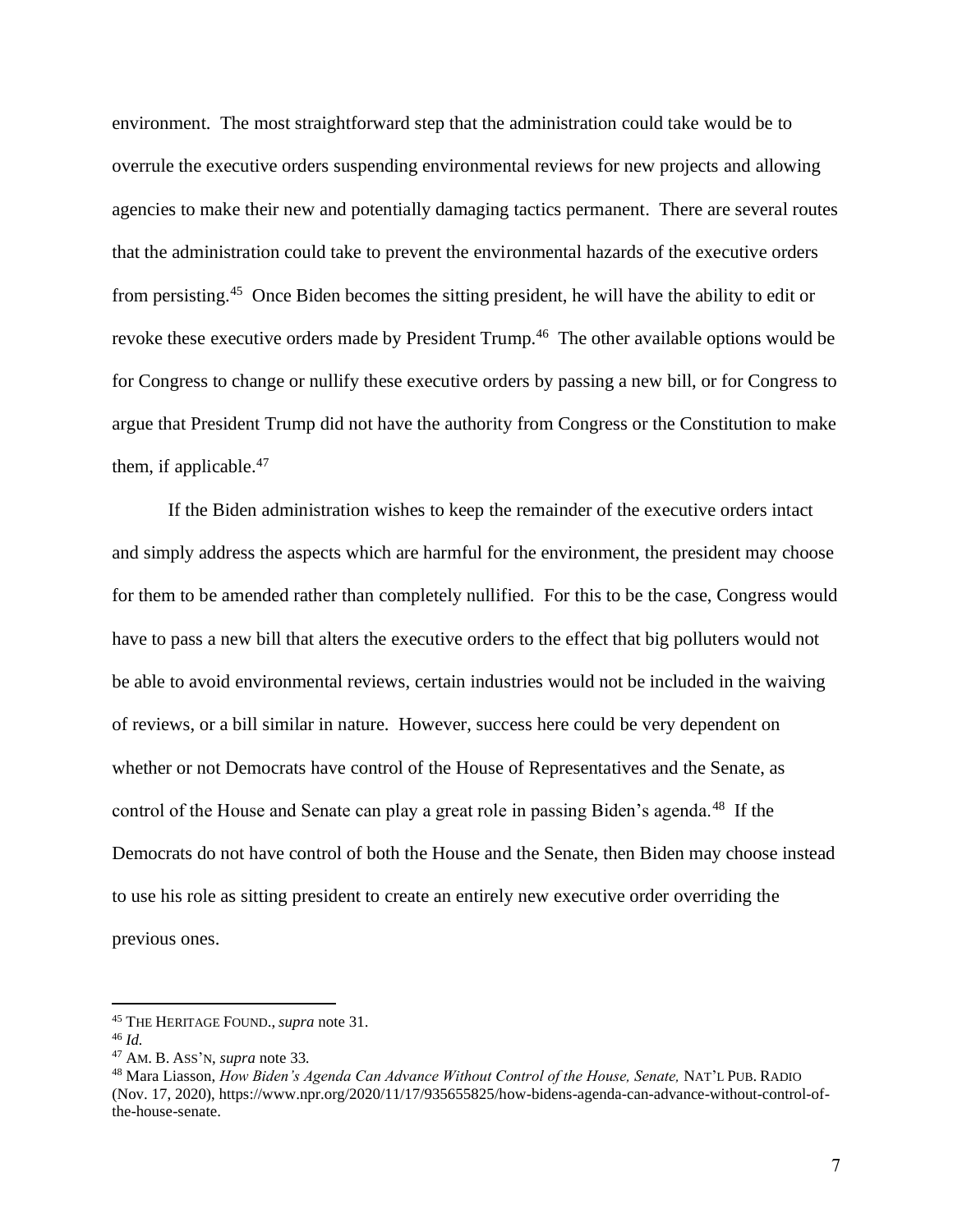As for the COVID-19 federal programs that have adverse effects on the environment, there are several different methods that the Biden administration could utilize to eliminate the environmental concerns while still maintaining any economic integrity of the programs. For any programs that might still be active by the time the Biden administration takes over, Congress can create a bill amending them to remove the environmental concerns.<sup>49</sup> This could be done by simply prohibiting certain sectors from accessing the emergency relief granted by the current programs.<sup>50</sup> By eliminating or at least conditioning assistance for fossil fuel companies and eliminating bonds of big polluters, the administration could greatly reduce the long-term environmental risks of current COVID-19 relief programs.<sup>51</sup> As with amending the executive orders, control of the House and Senate could play a role in how this turns out.<sup>52</sup> As mentioned earlier, many of the programs, including the Main Street Lending Program, have expired on their own.<sup>53</sup> Notwithstanding any possibility that Congress could retroactively apply conditions to the bond buyback program and tax benefits already received, the Biden administration can make sure that the next bailout package does not contain the same environmentally detrimental aspects.<sup>54</sup> Policymakers can both create a new relief package with

<sup>49</sup> AM. B. ASS'N, *supra* note 33*.*

<sup>50</sup> Gregg Gelzinis, Michael Madowitz & Divya Vijay, *The Fed's Oil and Gas Bailout Is a Mistake,* AM.PROGRESS (July 31, 2020) https://www.americanprogress.org/issues/economy/reports/2020/07/31/488320/feds-oil-gas-bailoutmistake/.

<sup>51</sup> Ross, *supra* note 21.

<sup>52</sup> Liasson, *supra* note 48.

<sup>53</sup> *The Federal Reserve's Main Street Lending Program,* FED. RES. BANK OF BOS.,

https://www.bostonfed.org/supervision-and-regulation/supervision/special-facilities/main-street-lendingprogram/main-street-lending-program-

overview.aspx#:~:text=The%20Federal%20Reserve's%20Main%20Street%20Lending%20Program&text=All%20 Main%20Street%20loan%20facilities,25%2C%202020%2C%20FAQ%20L.

<sup>54</sup> *What You Need to Know About the CARES Act Bailouts,* AM. ECON. LIBERTIES PROJECT (Apr. 2020), https://static1.squarespace.com/static/5df44e0792ff6a63789b5c02/t/5e973cdcb00b992d1ceb9b50/1586969820773/C orporate+Power+Quick+Takes\_1\_CARES+Act+Explainer.pdf.